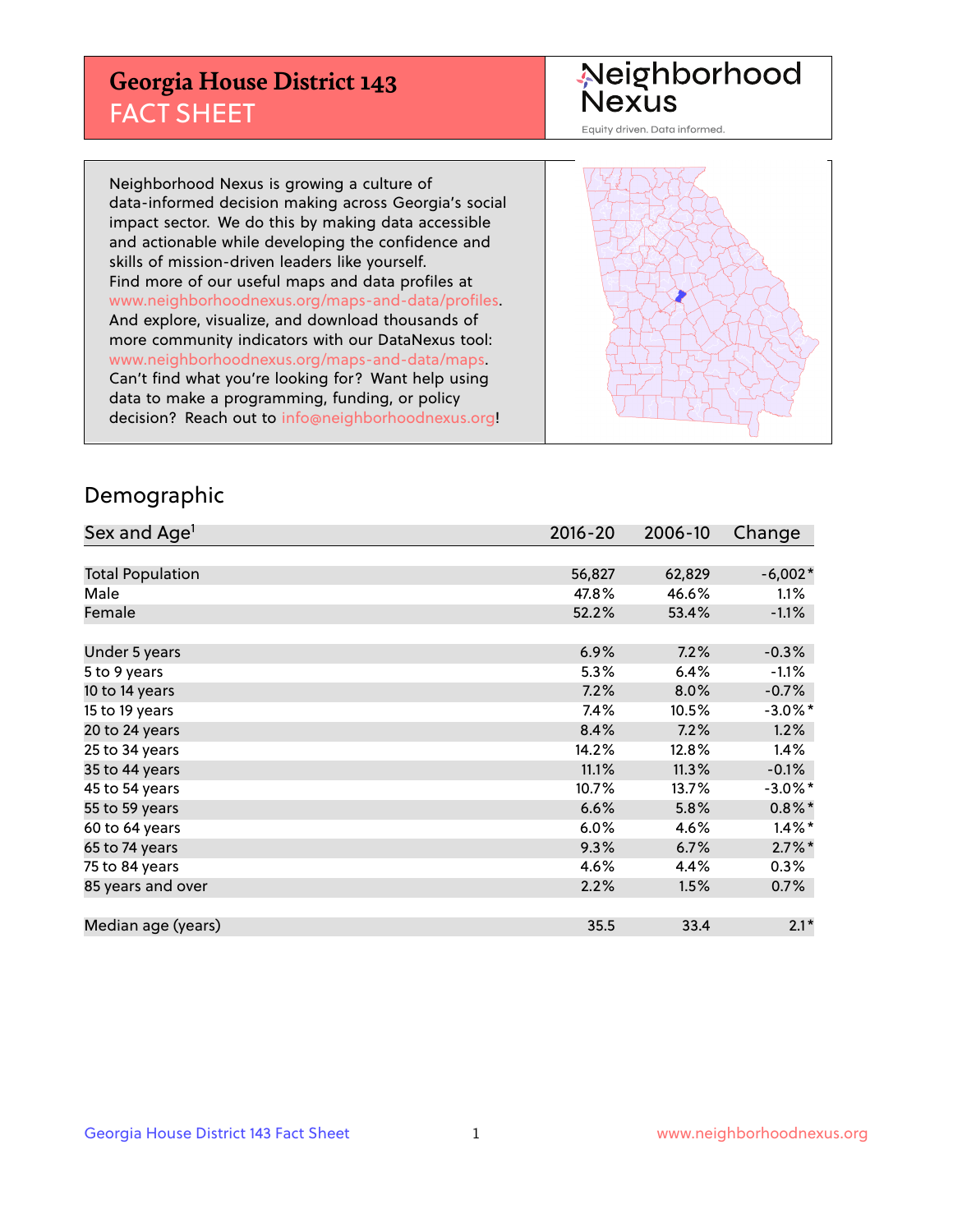## Demographic, continued...

| Race <sup>2</sup>                                            | $2016 - 20$ | 2006-10 | Change    |
|--------------------------------------------------------------|-------------|---------|-----------|
| <b>Total population</b>                                      | 56,827      | 62,829  | $-6,002*$ |
| One race                                                     | 97.3%       | 99.2%   | $-1.9%$ * |
| White                                                        | 35.1%       | 35.3%   | $-0.3%$   |
| <b>Black or African American</b>                             | 59.6%       | 62.0%   | $-2.4%$   |
| American Indian and Alaska Native                            | 0.3%        | 0.4%    | $-0.1%$   |
| Asian                                                        | 1.4%        | 0.6%    | 0.8%      |
| Native Hawaiian and Other Pacific Islander                   | 0.0%        | 0.0%    | 0.0%      |
| Some other race                                              | $0.9\%$     | 0.9%    | 0.0%      |
| Two or more races                                            | 2.7%        | 0.8%    | $1.9\%$ * |
| Race alone or in combination with other race(s) <sup>3</sup> | $2016 - 20$ | 2006-10 | Change    |
| Total population                                             | 56,827      | 62,829  | $-6,002*$ |
| White                                                        | 37.0%       | 36.0%   | 1.1%      |
| <b>Black or African American</b>                             | 61.4%       | 62.7%   | $-1.2%$   |
| American Indian and Alaska Native                            | 0.9%        | 0.6%    | 0.2%      |
| Asian                                                        | 1.8%        | 0.7%    | 1.1%      |
| Native Hawaiian and Other Pacific Islander                   | 0.3%        | 0.0%    | 0.3%      |
| Some other race                                              | 1.3%        | 0.9%    | 0.4%      |
|                                                              |             |         |           |
| Hispanic or Latino and Race <sup>4</sup>                     | $2016 - 20$ | 2006-10 | Change    |
| Total population                                             | 56,827      | 62,829  | $-6,002*$ |
| Hispanic or Latino (of any race)                             | 2.9%        | 2.3%    | 0.7%      |
| Not Hispanic or Latino                                       | 97.1%       | 97.7%   | $-0.7%$   |
| White alone                                                  | 33.7%       | 34.1%   | $-0.5%$   |
| Black or African American alone                              | 59.5%       | 61.6%   | $-2.2%$   |
| American Indian and Alaska Native alone                      | 0.2%        | 0.2%    | 0.0%      |
| Asian alone                                                  | 1.4%        | 0.6%    | 0.8%      |
| Native Hawaiian and Other Pacific Islander alone             | $0.0\%$     | 0.0%    | 0.0%      |
| Some other race alone                                        | 0.2%        | 0.5%    | $-0.3%$   |
| Two or more races                                            | 2.1%        | 0.7%    | $1.4\%$ * |
| U.S. Citizenship Status <sup>5</sup>                         | $2016 - 20$ | 2006-10 | Change    |
|                                                              |             |         |           |
| Foreign-born population                                      | 1,553       | 1,302   | 252       |
| Naturalized U.S. citizen                                     | 46.3%       | 36.1%   | 10.2%     |
| Not a U.S. citizen                                           | 53.7%       | 63.9%   | $-10.2%$  |
|                                                              |             |         |           |
| Citizen, Voting Age Population <sup>6</sup>                  | $2016 - 20$ | 2006-10 | Change    |
| Citizen, 18 and over population                              | 43,210      | 45,789  | $-2,579$  |
| Male                                                         | 46.2%       | 44.4%   | 1.8%      |
| Female                                                       | 53.8%       | 55.6%   | $-1.8%$   |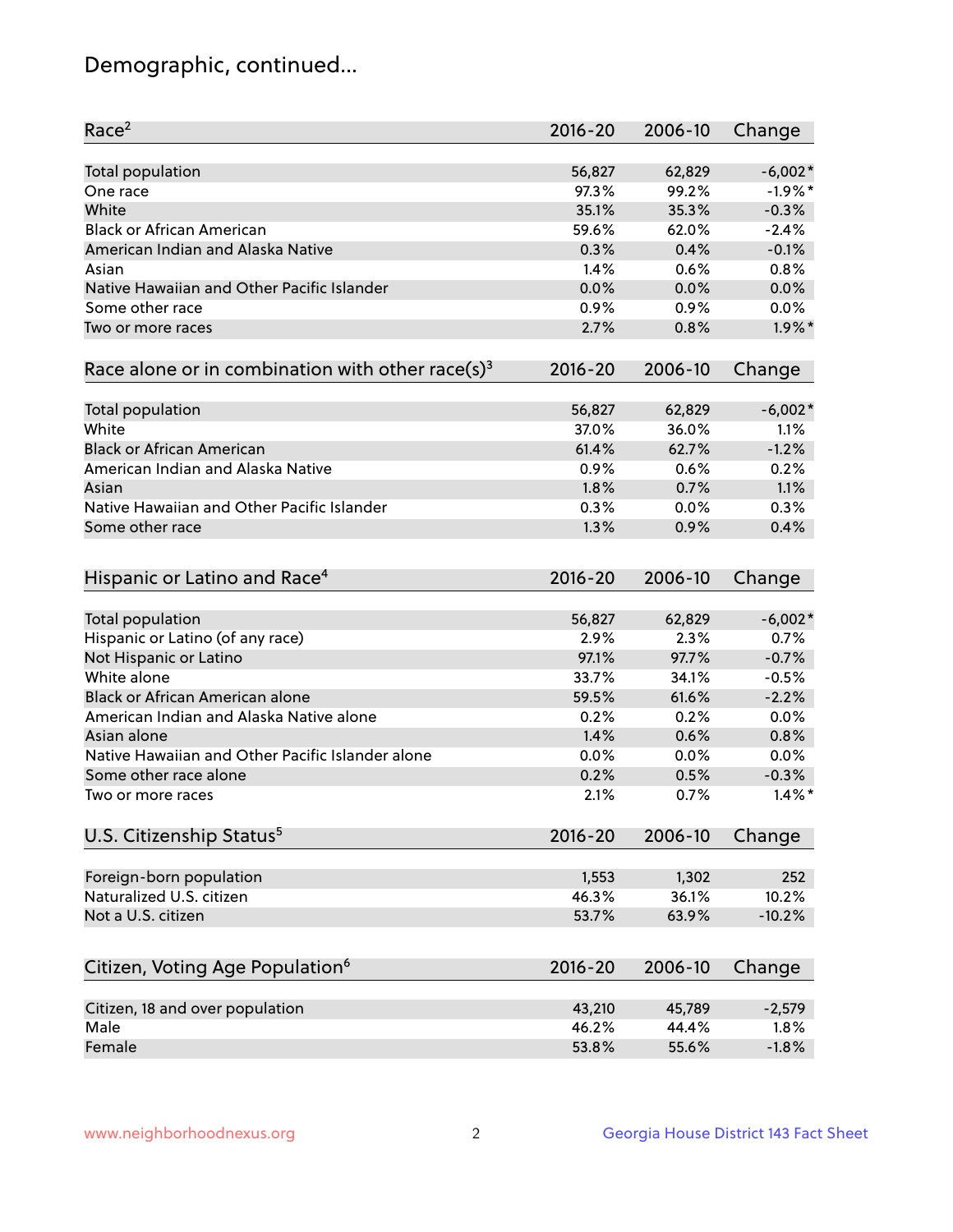#### Economic

| Income <sup>7</sup>                                 | 2016-20 | 2006-10 | Change    |
|-----------------------------------------------------|---------|---------|-----------|
|                                                     |         |         |           |
| All households                                      | 21,880  | 22,536  | $-657$    |
| Less than \$10,000                                  | 19.7%   | 17.5%   | 2.2%      |
| \$10,000 to \$14,999                                | 8.9%    | 10.6%   | $-1.7%$   |
| \$15,000 to \$24,999                                | 13.8%   | 16.2%   | $-2.4%$   |
| \$25,000 to \$34,999                                | 12.4%   | 11.3%   | 1.1%      |
| \$35,000 to \$49,999                                | 13.4%   | 12.0%   | 1.4%      |
| \$50,000 to \$74,999                                | 12.5%   | 15.2%   | $-2.7%$   |
| \$75,000 to \$99,999                                | 7.4%    | 8.8%    | $-1.4%$   |
| \$100,000 to \$149,999                              | 7.9%    | 6.8%    | 1.2%      |
| \$150,000 to \$199,999                              | 2.4%    | 1.3%    | 1.2%      |
| \$200,000 or more                                   | 1.5%    | 0.4%    | 1.2%      |
| Median household income (dollars)                   | 31,091  | 30,027  | 1,064     |
| Mean household income (dollars)                     | 47,059  | 41,532  | 5,528*    |
| With earnings                                       | 64.6%   | 69.7%   | $-5.2%$ * |
| Mean earnings (dollars)                             | 51,805  | 45,127  | $6,678*$  |
| <b>With Social Security</b>                         | 36.1%   | 32.5%   | $3.6\%$ * |
| Mean Social Security income (dollars)               | 15,383  | 12,914  | $2,468*$  |
| With retirement income                              | 17.2%   | 16.8%   | 0.4%      |
| Mean retirement income (dollars)                    | 24,453  | 18,089  | $6,365*$  |
| With Supplemental Security Income                   | 13.5%   | 7.6%    | $5.9\%$ * |
| Mean Supplemental Security Income (dollars)         | 8,512   | 7,399   | $1,113*$  |
| With cash public assistance income                  | 3.3%    | 2.9%    | 0.4%      |
| Mean cash public assistance income (dollars)        | 2,465   | 2,442   | 23        |
| With Food Stamp/SNAP benefits in the past 12 months | 27.3%   | 22.1%   | $5.2\%$ * |
|                                                     |         |         |           |
| Families                                            | 11,734  | 13,102  | $-1,368*$ |
| Less than \$10,000                                  | 12.9%   | 12.5%   | 0.4%      |
| \$10,000 to \$14,999                                | 6.8%    | 7.3%    | $-0.5%$   |
| \$15,000 to \$24,999                                | 10.8%   | 14.2%   | $-3.4%$   |
| \$25,000 to \$34,999                                | 11.0%   | 10.6%   | 0.4%      |
| \$35,000 to \$49,999                                | 13.0%   | 11.8%   | 1.2%      |
| \$50,000 to \$74,999                                | 16.8%   | 19.5%   | $-2.6%$   |
| \$75,000 to \$99,999                                | 10.0%   | 12.0%   | $-2.0%$   |
| \$100,000 to \$149,999                              | 12.7%   | 9.8%    | 2.9%      |
| \$150,000 to \$199,999                              | 3.8%    | 1.7%    | 2.2%      |
| \$200,000 or more                                   | 2.1%    | 0.6%    | 1.5%      |
| Median family income (dollars)                      | 44,233  | 40,893  | 3,339     |
| Mean family income (dollars)                        | 60,493  | 50,385  | 10,108*   |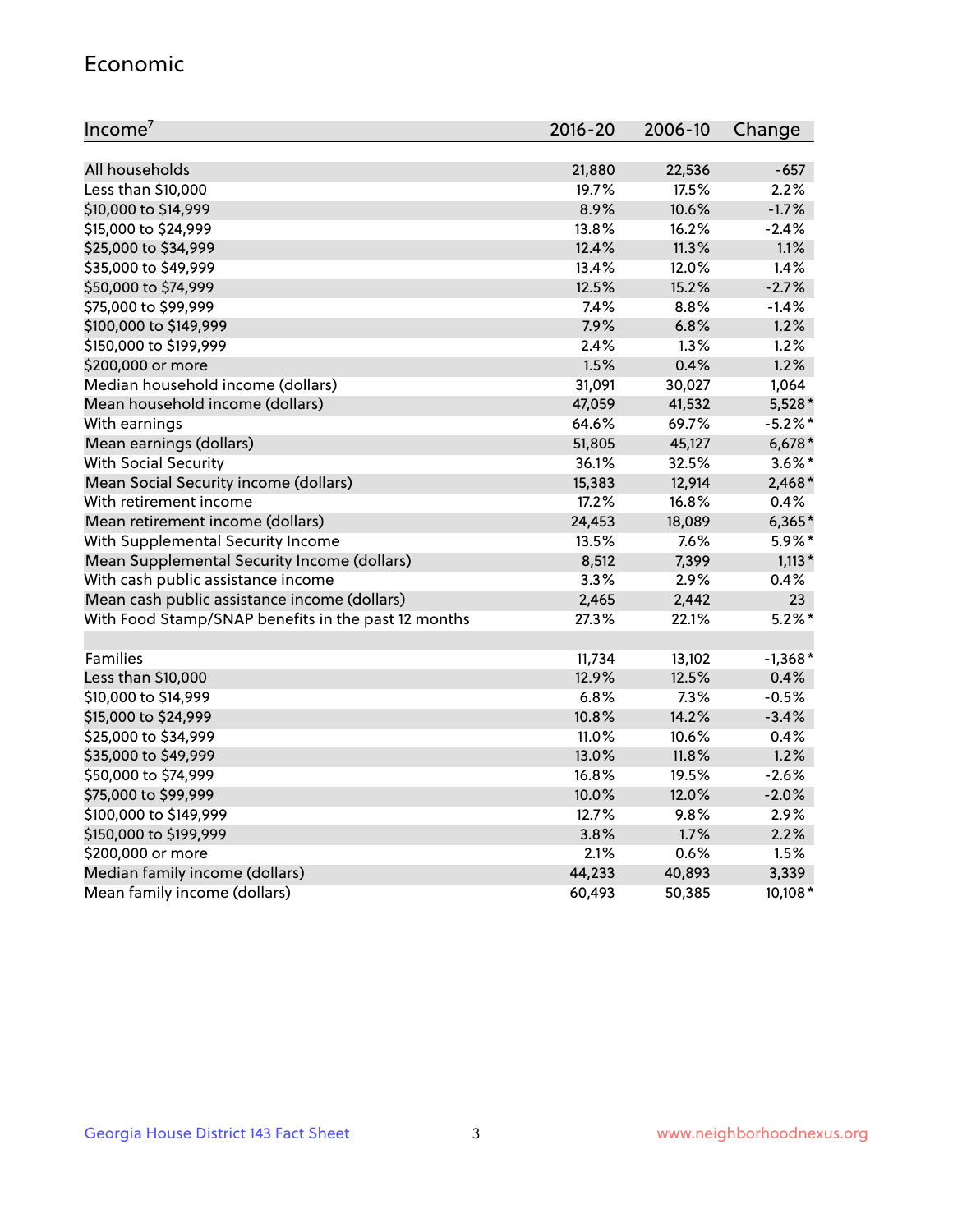## Economic, continued...

| Income, continued <sup>8</sup>                           | $2016 - 20$ | 2006-10 | Change   |
|----------------------------------------------------------|-------------|---------|----------|
|                                                          |             |         |          |
| Nonfamily households                                     | 10,146      | 9,434   | 712      |
| Median nonfamily income (dollars)                        | 20,109      | 19,093  | 1,016    |
| Mean nonfamily income (dollars)                          | 29,620      | 28,371  | 1,248    |
| Median earnings for workers (dollars)                    | 24,057      | 20,299  | 3,759*   |
| Median earnings for male full-time, year-round workers   | 43,074      | 35,368  | 7,707*   |
| (dollars)                                                |             |         |          |
| Median earnings for female full-time, year-round workers | 32,579      | 29,451  | $3,128*$ |
| (dollars)                                                |             |         |          |
|                                                          |             |         |          |
| Per capita income (dollars)                              | 19,783      | 15,872  | $3,912*$ |
|                                                          |             |         |          |
| Families and People Below Poverty Level <sup>9</sup>     | $2016 - 20$ | 2006-10 | Change   |
|                                                          |             |         |          |
| <b>All families</b>                                      | 25.5%       | 25.5%   | $-0.1%$  |
| With related children under 18 years                     | 38.8%       | 38.7%   | 0.1%     |
| With related children under 5 years only                 | 41.0%       | 38.4%   | 2.7%     |
| Married couple families                                  | 6.9%        | 9.4%    | $-2.5%$  |
| With related children under 18 years                     | 8.3%        | 10.0%   | $-1.6%$  |
| With related children under 5 years only                 | 10.0%       | 11.8%   | $-1.9%$  |
| Families with female householder, no husband present     | 48.6%       | 49.7%   | $-1.1%$  |
| With related children under 18 years                     | 60.8%       | 62.9%   | $-2.1%$  |
| With related children under 5 years only                 | 49.9%       | 54.8%   | $-5.0%$  |
|                                                          |             |         |          |
| All people                                               | 31.5%       | 32.3%   | $-0.8%$  |
| Under 18 years                                           | 42.9%       | 47.7%   | $-4.8%$  |
| Related children under 18 years                          | 42.7%       | 47.7%   | $-5.0%$  |
| Related children under 5 years                           | 45.3%       | 50.5%   | $-5.2%$  |
| Related children 5 to 17 years                           | 41.6%       | 46.6%   | $-5.0%$  |
| 18 years and over                                        | 28.0%       | 26.5%   | 1.5%     |
| 18 to 64 years                                           | 29.6%       | 27.9%   | 1.7%     |
| 65 years and over                                        | 22.3%       | 20.4%   | 1.9%     |
| People in families                                       | 27.5%       | 30.5%   | $-3.0%$  |
| Unrelated individuals 15 years and over                  | 43.7%       | 38.7%   | 5.0%     |
|                                                          |             |         |          |
| Non-Hispanic white people                                | 15.4%       | 15.1%   | 0.3%     |
| Black or African-American people                         | 40.9%       | 41.2%   | $-0.3%$  |
| Asian people                                             | 1.7%        | 26.2%   | $-24.5%$ |
| Hispanic or Latino people                                | 31.6%       | 32.1%   | $-0.5%$  |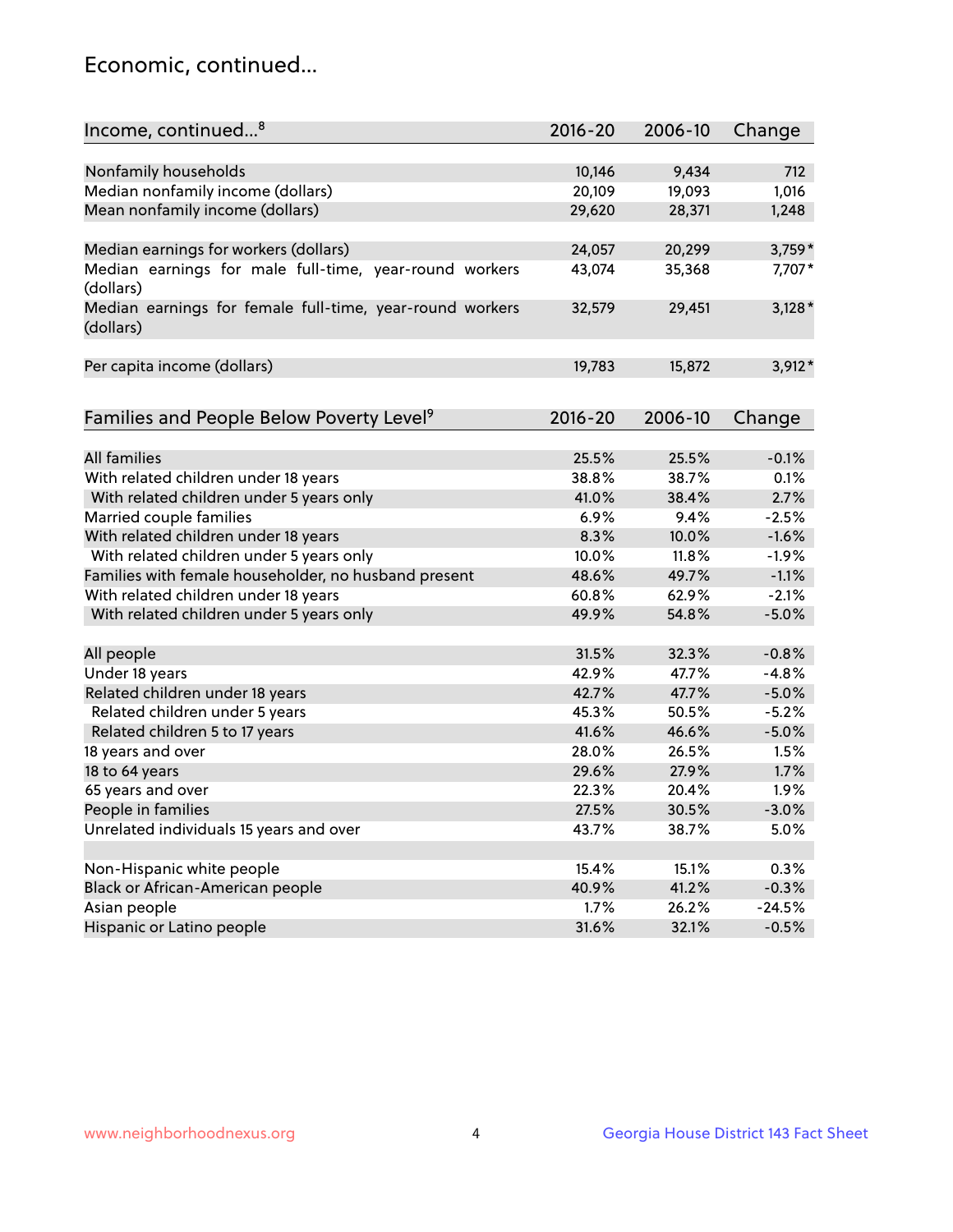## Employment

| Employment Status <sup>10</sup>                                             | $2016 - 20$ | 2006-10 | Change    |
|-----------------------------------------------------------------------------|-------------|---------|-----------|
|                                                                             |             |         |           |
| Population 16 years and over                                                | 45,149      | 48,313  | $-3,165*$ |
| In labor force                                                              | 51.6%       | 54.4%   | $-2.8%$   |
| Civilian labor force                                                        | 51.4%       | 54.3%   | $-2.9%$   |
| Employed                                                                    | 46.9%       | 48.1%   | $-1.2%$   |
| Unemployed                                                                  | 4.5%        | 6.2%    | $-1.7%$   |
| <b>Armed Forces</b>                                                         | 0.2%        | 0.2%    | 0.1%      |
| Not in labor force                                                          | 48.4%       | 45.6%   | 2.8%      |
|                                                                             |             |         |           |
| Civilian labor force                                                        | 23,202      | 26,214  | $-3,011*$ |
| <b>Unemployment Rate</b>                                                    | 8.8%        | 11.4%   | $-2.7%$   |
| Females 16 years and over                                                   | 24,090      | 26,597  | $-2,506*$ |
| In labor force                                                              | 51.6%       | 50.3%   | 1.3%      |
| Civilian labor force                                                        | 51.5%       | 50.2%   | 1.3%      |
| Employed                                                                    | 46.8%       | 45.4%   | 1.4%      |
|                                                                             |             |         |           |
| Own children of the householder under 6 years                               | 4,058       | 4,840   | $-782$    |
| All parents in family in labor force                                        | 77.0%       | 72.2%   | 4.8%      |
|                                                                             |             |         |           |
| Own children of the householder 6 to 17 years                               | 7,317       | 9,625   | $-2,307*$ |
| All parents in family in labor force                                        | 76.2%       | 70.9%   | 5.3%      |
|                                                                             |             |         |           |
| Industry <sup>11</sup>                                                      | $2016 - 20$ | 2006-10 | Change    |
|                                                                             |             |         |           |
| Civilian employed population 16 years and over                              | 21,171      | 23,218  | $-2,047$  |
| Agriculture, forestry, fishing and hunting, and mining                      | 0.5%        | 0.6%    | $-0.1%$   |
| Construction                                                                | 4.8%        | 5.6%    | $-0.8%$   |
| Manufacturing                                                               | 7.6%        | 8.0%    | $-0.4%$   |
| Wholesale trade                                                             | 1.7%        | 2.8%    | $-1.1%$   |
| Retail trade                                                                | 13.2%       | 11.1%   | 2.1%      |
| Transportation and warehousing, and utilities                               | 4.0%        | 5.4%    | $-1.4%$   |
| Information                                                                 | 2.2%        | 1.7%    | 0.5%      |
| Finance and insurance, and real estate and rental and leasing               | 6.7%        | 7.4%    | $-0.6%$   |
| Professional, scientific, and management, and administrative                | 7.8%        | 7.5%    | 0.4%      |
| and waste management services                                               |             |         |           |
| Educational services, and health care and social assistance                 | 26.9%       | 27.3%   | $-0.4%$   |
| Arts, entertainment, and recreation, and accommodation and<br>food services | 13.5%       | 10.2%   | $3.4\%$ * |
| Other services, except public administration                                | 4.4%        | 5.3%    | $-0.9%$   |
| Public administration                                                       | 6.6%        | 7.2%    | $-0.6%$   |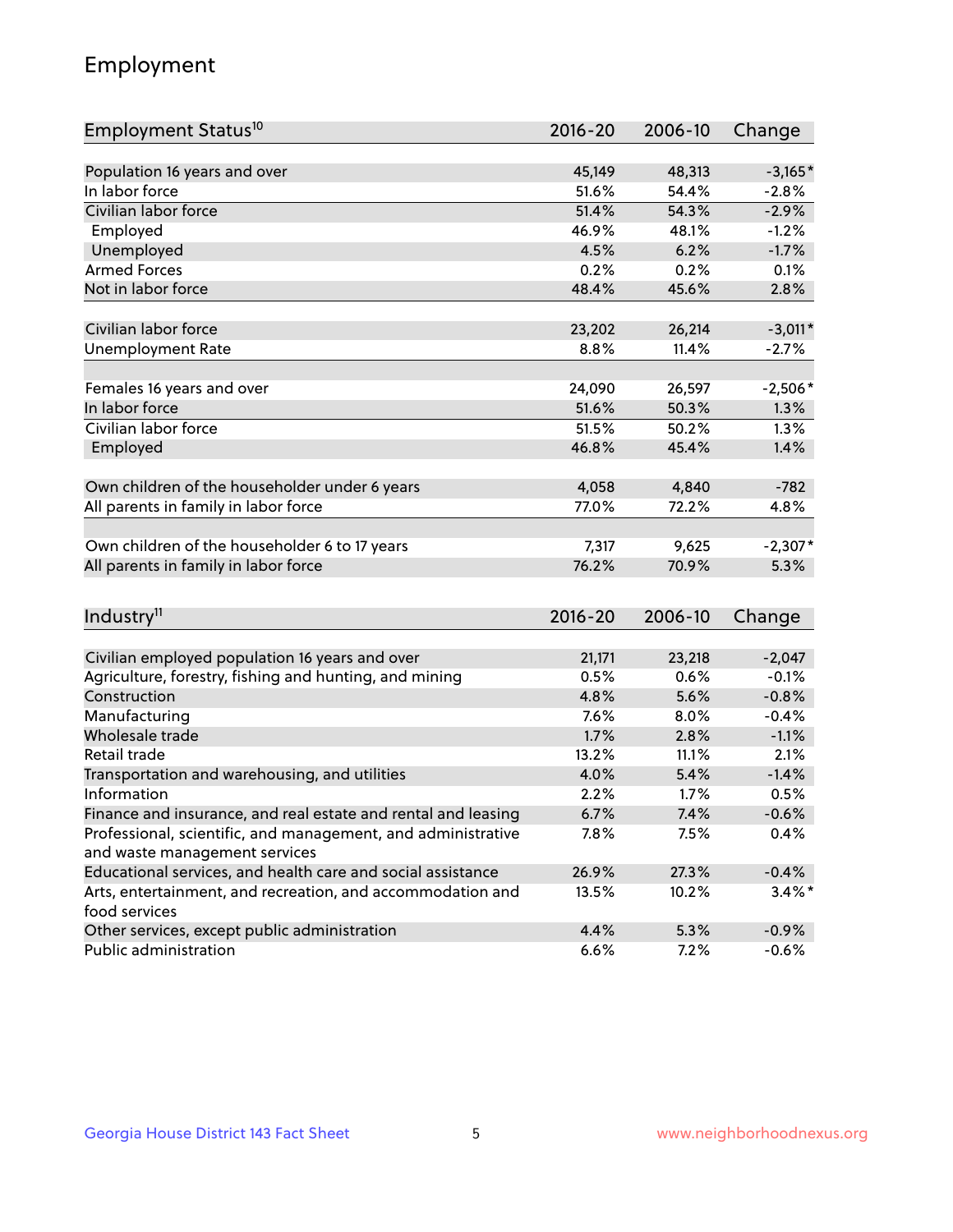## Employment, continued...

| Occupation <sup>12</sup>                                                    | $2016 - 20$     | 2006-10         | Change              |
|-----------------------------------------------------------------------------|-----------------|-----------------|---------------------|
| Civilian employed population 16 years and over                              |                 |                 |                     |
|                                                                             | 21,171<br>28.9% | 23,218<br>27.4% | $-2,047$            |
| Management, business, science, and arts occupations                         | 23.6%           | 24.6%           | $1.5%$ *<br>$-1.1%$ |
| Service occupations                                                         |                 |                 | $-1.3%$             |
| Sales and office occupations                                                | 24.3%           | 25.5%           |                     |
| Natural<br>and<br>resources,<br>construction,<br>maintenance<br>occupations | 7.3%            | 8.7%            | $-1.4%$             |
| Production, transportation, and material moving occupations                 | 15.9%           | 13.7%           | 2.2%                |
| Class of Worker <sup>13</sup>                                               | $2016 - 20$     | 2006-10         | Change              |
|                                                                             |                 |                 |                     |
| Civilian employed population 16 years and over                              | 21,171          | 23,218          | $-2,047$            |
| Private wage and salary workers                                             | 83.5%           | 76.8%           | 6.7%                |
| Government workers                                                          | 13.7%           | 17.9%           | $-4.3%$             |
| Self-employed in own not incorporated business workers                      | 2.7%            | 5.2%            | $-2.6%$             |
| Unpaid family workers                                                       | 0.2%            | 0.1%            | 0.1%                |
| Job Flows <sup>14</sup>                                                     | 2019            | 2010            | Change              |
|                                                                             |                 |                 |                     |
| Total Jobs in district                                                      | 52,336          | 43,007          | 9,329               |
| Held by residents of district                                               | 15.7%           | 16.8%           | $-1.1%$             |
| Held by non-residents of district                                           | 84.3%           | 83.2%           | 1.1%                |
|                                                                             |                 |                 |                     |
| Jobs by Industry Sector <sup>15</sup>                                       | 2019            | 2010            | Change              |
| Total Jobs in district                                                      | 52,336          | 43,007          | 9,329               |
| Goods Producing sectors                                                     | 12.7%           | 13.5%           | $-0.8%$             |
| Trade, Transportation, and Utilities sectors                                | 14.1%           | 18.7%           | $-4.6%$             |
| All Other Services sectors                                                  | 73.1%           | 67.8%           | 5.4%                |
|                                                                             |                 |                 |                     |
| Total Jobs in district held by district residents                           | 8,224           | 7,239           | 985                 |
| <b>Goods Producing sectors</b>                                              | 13.8%           | 11.8%           | 2.0%                |
| Trade, Transportation, and Utilities sectors                                | 11.1%           | 14.8%           | $-3.7%$             |
| All Other Services sectors                                                  | 75.1%           | 73.4%           | 1.7%                |
|                                                                             |                 |                 |                     |
| Jobs by Earnings <sup>16</sup>                                              | 2019            | 2010            | Change              |
|                                                                             |                 |                 |                     |
| Total Jobs in district                                                      | 52,336          | 43,007          | 9,329               |
| Jobs with earnings \$1250/month or less                                     | 18.4%           | 22.3%           | $-3.9%$             |
| Jobs with earnings \$1251/month to \$3333/month                             | 37.5%           | 45.5%           | $-8.0%$             |
| Jobs with earnings greater than \$3333/month                                | 44.1%           | 32.2%           | 11.9%               |
|                                                                             |                 |                 |                     |
| Total Jobs in district held by district residents                           | 8,224           | 7,239           | 985                 |
| Jobs with earnings \$1250/month or less                                     | 22.9%           | 29.2%           | $-6.3%$             |
| Jobs with earnings \$1251/month to \$3333/month                             | 44.0%           | 49.5%           | $-5.5%$             |
| Jobs with earnings greater than \$3333/month                                | 33.1%           | 21.3%           | 11.9%               |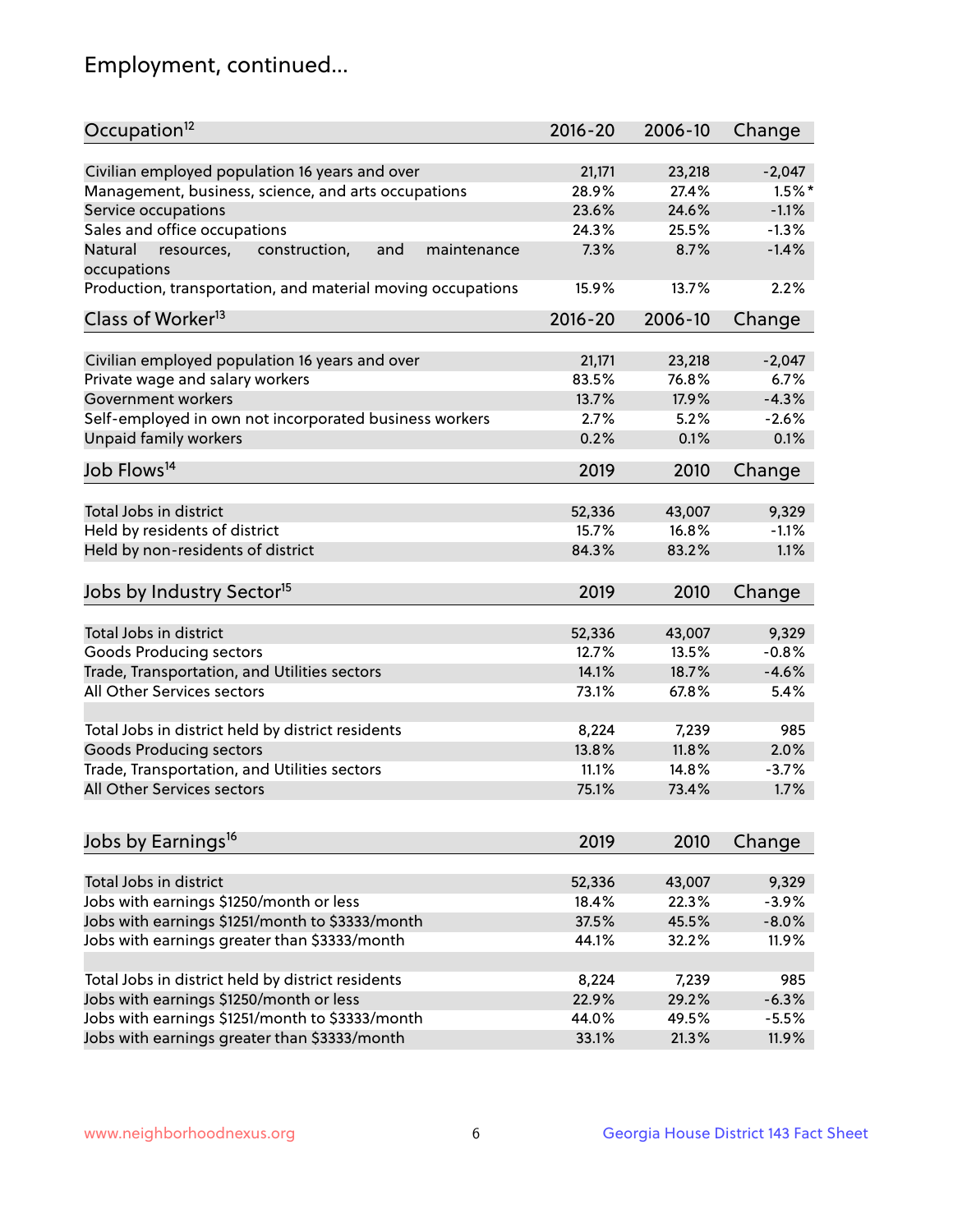## Employment, continued...

| 2019   | 2010   | Change  |
|--------|--------|---------|
|        |        |         |
| 52,336 | 43,007 | 9,329   |
| 20.6%  | 20.6%  | 0.1%    |
| 56.5%  | 61.3%  | $-4.8%$ |
| 22.9%  | 18.1%  | 4.7%    |
|        |        |         |
| 8,224  | 7.239  | 985     |
| 20.3%  | 20.5%  | $-0.2%$ |
| 54.4%  | 59.4%  | $-5.0%$ |
| 25.3%  | 20.1%  | 5.2%    |
|        |        |         |

#### Education

| School Enrollment <sup>18</sup>                | $2016 - 20$ | 2006-10 | Change     |
|------------------------------------------------|-------------|---------|------------|
|                                                |             |         |            |
| Population 3 years and over enrolled in school | 14,691      | 19,374  | $-4,683*$  |
| Nursery school, preschool                      | 4.9%        | 4.4%    | 0.5%       |
| Kindergarten                                   | 4.9%        | 4.9%    | 0.1%       |
| Elementary school (grades 1-8)                 | 37.3%       | 41.0%   | $-3.7%$ *  |
| High school (grades 9-12)                      | 16.4%       | 19.5%   | $-3.1%$    |
| College or graduate school                     | 36.5%       | 30.3%   | 6.2%       |
| Educational Attainment <sup>19</sup>           | $2016 - 20$ | 2006-10 | Change     |
|                                                |             |         |            |
| Population 25 years and over                   | 36,798      | 38,186  | $-1,388$   |
| Less than 9th grade                            | 5.0%        | 7.2%    | $-2.2%$    |
| 9th to 12th grade, no diploma                  | 13.0%       | 18.4%   | $-5.4\%$ * |
| High school graduate (includes equivalency)    | 35.6%       | 34.5%   | 1.1%       |
| Some college, no degree                        | 23.3%       | 19.9%   | $3.5\%$ *  |
| Associate's degree                             | 5.3%        | 5.1%    | 0.3%       |
| Bachelor's degree                              | 9.6%        | 10.0%   | $-0.3%$    |
| Graduate or professional degree                | $8.0\%$     | 5.0%    | 3.1%       |
|                                                |             |         |            |
| Percent high school graduate or higher         | 81.9%       | 74.3%   | $7.6\%$ *  |
| Percent bachelor's degree or higher            | 17.7%       | 15.0%   | 2.7%       |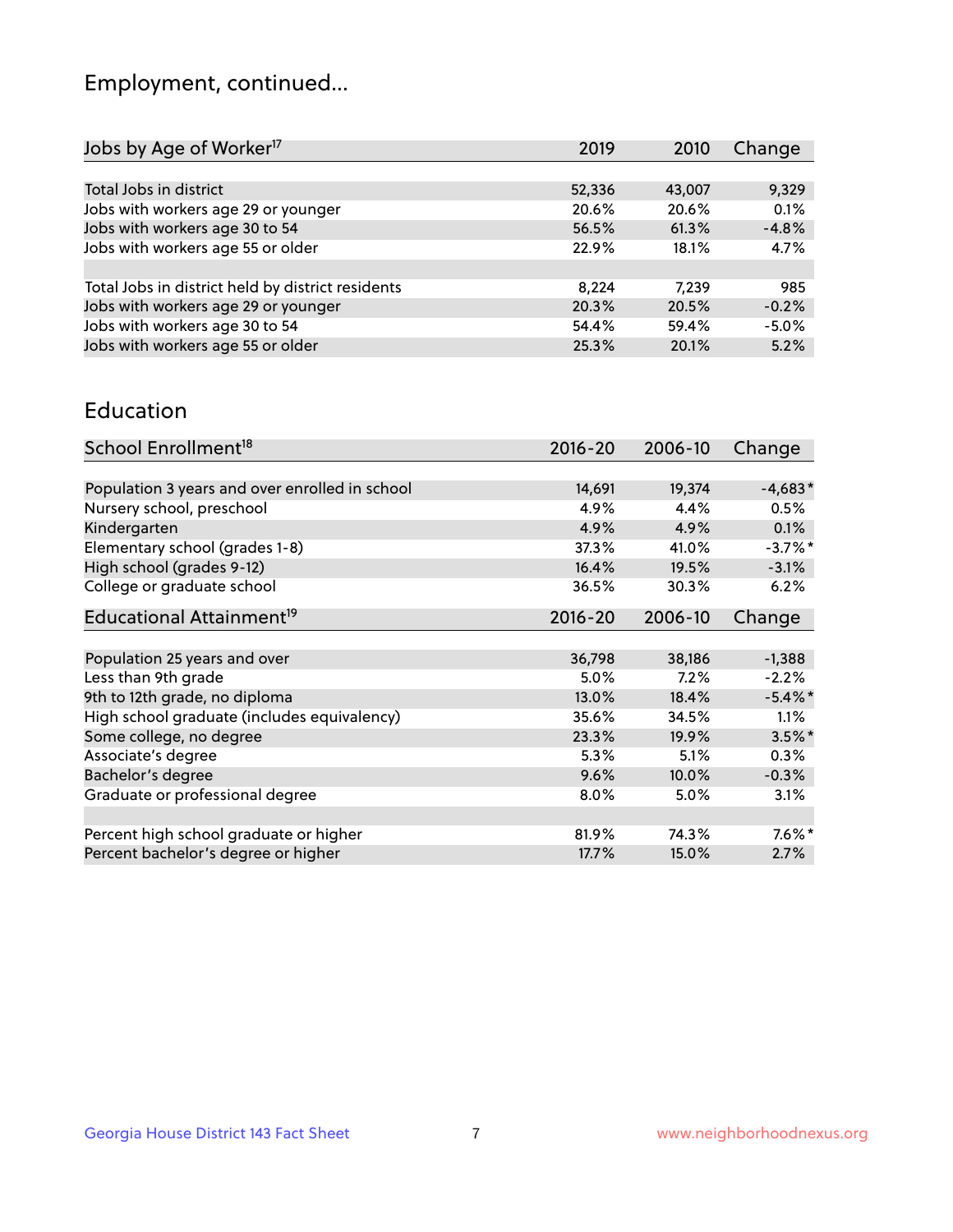## Housing

| Households by Type <sup>20</sup>                     | 2016-20     | 2006-10      | Change     |
|------------------------------------------------------|-------------|--------------|------------|
|                                                      |             |              |            |
| <b>Total households</b>                              | 21,880      | 22,536       | $-657$     |
| Family households (families)                         | 53.6%       | 58.1%        | $-4.5%$ *  |
| With own children under 18 years                     | 21.1%       | 24.5%        | $-3.3%$    |
| Married-couple family                                | 28.3%       | 33.0%        | $-4.7%$ *  |
| With own children of the householder under 18 years  | 8.7%        | 11.2%        | $-2.6\%$ * |
| Male householder, no wife present, family            | 4.0%        | 3.9%         | 0.1%       |
| With own children of the householder under 18 years  | 1.6%        | 1.2%         | 0.5%       |
| Female householder, no husband present, family       | 21.3%       | 21.2%        | 0.1%       |
| With own children of the householder under 18 years  | 10.8%       | 12.1%        | $-1.2%$    |
| Nonfamily households                                 | 46.4%       | 41.9%        | 4.5%*      |
| Householder living alone                             | 40.3%       | 35.2%        | $5.1\%$ *  |
| 65 years and over                                    | 13.4%       | 12.3%        | 1.2%       |
|                                                      |             |              |            |
| Households with one or more people under 18 years    | 26.4%       | 29.7%        | $-3.3\%$ * |
| Households with one or more people 65 years and over | 29.7%       | 25.4%        | $4.3\%$ *  |
|                                                      |             |              |            |
| Average household size                               | 2.42        | 2.58         | $-0.16*$   |
| Average family size                                  | 3.39        | 3.45         | $-0.06$    |
|                                                      |             |              |            |
| Housing Occupancy <sup>21</sup>                      | $2016 - 20$ | 2006-10      | Change     |
|                                                      |             |              |            |
| Total housing units                                  | 28,376      | 28,922       | $-546$     |
| Occupied housing units                               | 77.1%       | 77.9%        | $-0.8%$    |
| Vacant housing units                                 | 22.9%       | 22.1%        | 0.8%       |
|                                                      |             |              |            |
| Homeowner vacancy rate                               | 2.8         | 4.6          | $-1.8$     |
| Rental vacancy rate                                  | 8.4         | 12.7         | $-4.3*$    |
|                                                      |             |              |            |
|                                                      |             |              |            |
| Units in Structure <sup>22</sup>                     | 2016-20     | 2006-10      | Change     |
| Total housing units                                  | 28,376      | 28,922       | $-546$     |
| 1-unit, detached                                     | 64.1%       | 67.2%        | $-3.1\%$ * |
|                                                      | 0.9%        |              |            |
| 1-unit, attached                                     |             | 1.7%<br>7.5% | $-0.8%$    |
| 2 units                                              | 8.0%        |              | 0.5%       |
| 3 or 4 units                                         | 5.8%        | 5.8%         | 0.0%       |
| 5 to 9 units                                         | 7.5%        | 6.9%         | 0.6%       |
| 10 to 19 units                                       | 3.1%        | 2.0%         | 1.1%       |
| 20 or more units                                     | 7.6%        | 4.7%         | 2.9%       |
| Mobile home<br>Boat, RV, van, etc.                   | 3.0%        | 4.2%         | $-1.2%$    |
|                                                      | 0.1%        | 0.0%         | 0.0%       |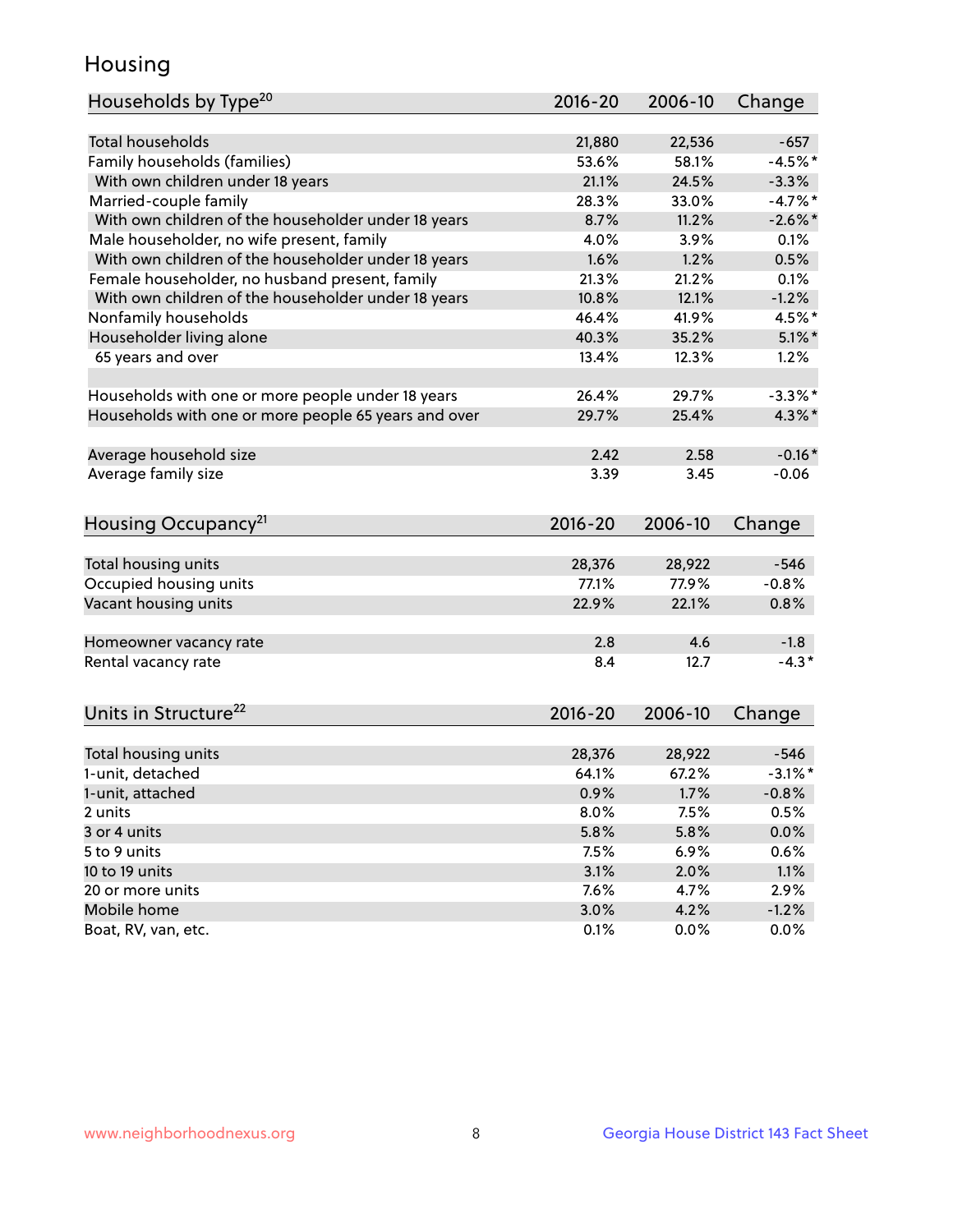## Housing, Continued...

| Year Structure Built <sup>23</sup>             | 2016-20        | 2006-10    | Change      |
|------------------------------------------------|----------------|------------|-------------|
|                                                |                |            |             |
| Total housing units<br>Built 2014 or later     | 28,376<br>2.0% | 28,922     | $-546$      |
| Built 2010 to 2013                             | 1.3%           | (X)<br>(X) | (X)         |
| Built 2000 to 2009                             | 8.1%           | 7.9%       | (X)<br>0.2% |
|                                                |                |            |             |
| Built 1990 to 1999                             | 8.9%           | 9.0%       | $-0.1%$     |
| Built 1980 to 1989                             | 7.7%           | 9.4%       | $-1.6%$     |
| Built 1970 to 1979                             | 14.9%          | 15.4%      | $-0.4%$     |
| Built 1960 to 1969                             | 14.1%          | 17.6%      | $-3.5%$ *   |
| Built 1950 to 1959                             | 16.8%          | 16.4%      | 0.3%        |
| Built 1940 to 1949                             | 9.4%           | 8.5%       | 0.9%        |
| Built 1939 or earlier                          | 16.8%          | 15.9%      | 0.9%        |
| Housing Tenure <sup>24</sup>                   | $2016 - 20$    | 2006-10    | Change      |
| Occupied housing units                         | 21,880         | 22,536     | $-657$      |
| Owner-occupied                                 | 46.4%          | 50.3%      | $-3.9\%$ *  |
| Renter-occupied                                | 53.6%          | 49.7%      | $3.9\%$ *   |
|                                                |                |            |             |
| Average household size of owner-occupied unit  | 2.55           | 2.55       | $-0.00$     |
| Average household size of renter-occupied unit | 2.30           | 2.61       | $-0.31*$    |
| Residence 1 Year Ago <sup>25</sup>             | $2016 - 20$    | 2006-10    | Change      |
| Population 1 year and over                     | 55,947         | 61,979     | $-6,032*$   |
| Same house                                     | 81.5%          | 76.6%      | 4.9%*       |
| Different house in the U.S.                    | 18.0%          | 23.2%      | $-5.2\%$ *  |
| Same county                                    | 9.0%           | 14.7%      | $-5.6\%$ *  |
| Different county                               | 8.9%           | 8.5%       | 0.5%        |
| Same state                                     | 7.2%           | 6.1%       | 1.1%        |
| Different state                                | 1.8%           | 2.4%       | $-0.6%$     |
| Abroad                                         | 0.5%           | 0.2%       | 0.2%        |
| Value of Housing Unit <sup>26</sup>            | $2016 - 20$    | 2006-10    | Change      |
|                                                |                |            |             |
| Owner-occupied units                           | 10,153         | 11,335     | $-1,182*$   |
| Less than \$50,000                             | 20.3%          | 16.8%      | 3.5%        |
| \$50,000 to \$99,999                           | 28.6%          | 34.8%      | $-6.2%$     |
| \$100,000 to \$149,999                         | 26.9%          | 23.3%      | 3.6%        |
| \$150,000 to \$199,999                         | 9.4%           | 15.4%      | $-5.9%$     |
| \$200,000 to \$299,999                         | 11.1%          | 5.4%       | 5.7%        |
| \$300,000 to \$499,999                         | 2.8%           | 3.2%       | $-0.4%$     |
| \$500,000 to \$999,999                         | 0.6%           | 0.7%       | $-0.0%$     |
| \$1,000,000 or more                            | 0.3%           | 0.4%       | $-0.2%$     |
| Median (dollars)                               | 102,331        | 97,987     | 4,344*      |
| Mortgage Status <sup>27</sup>                  | $2016 - 20$    | 2006-10    | Change      |
| Owner-occupied units                           | 10,153         | 11,335     | $-1,182*$   |
| Housing units with a mortgage                  | 47.5%          | 63.7%      | $-16.1\%$ * |
| Housing units without a mortgage               | 52.5%          | 36.3%      | 16.1%*      |
|                                                |                |            |             |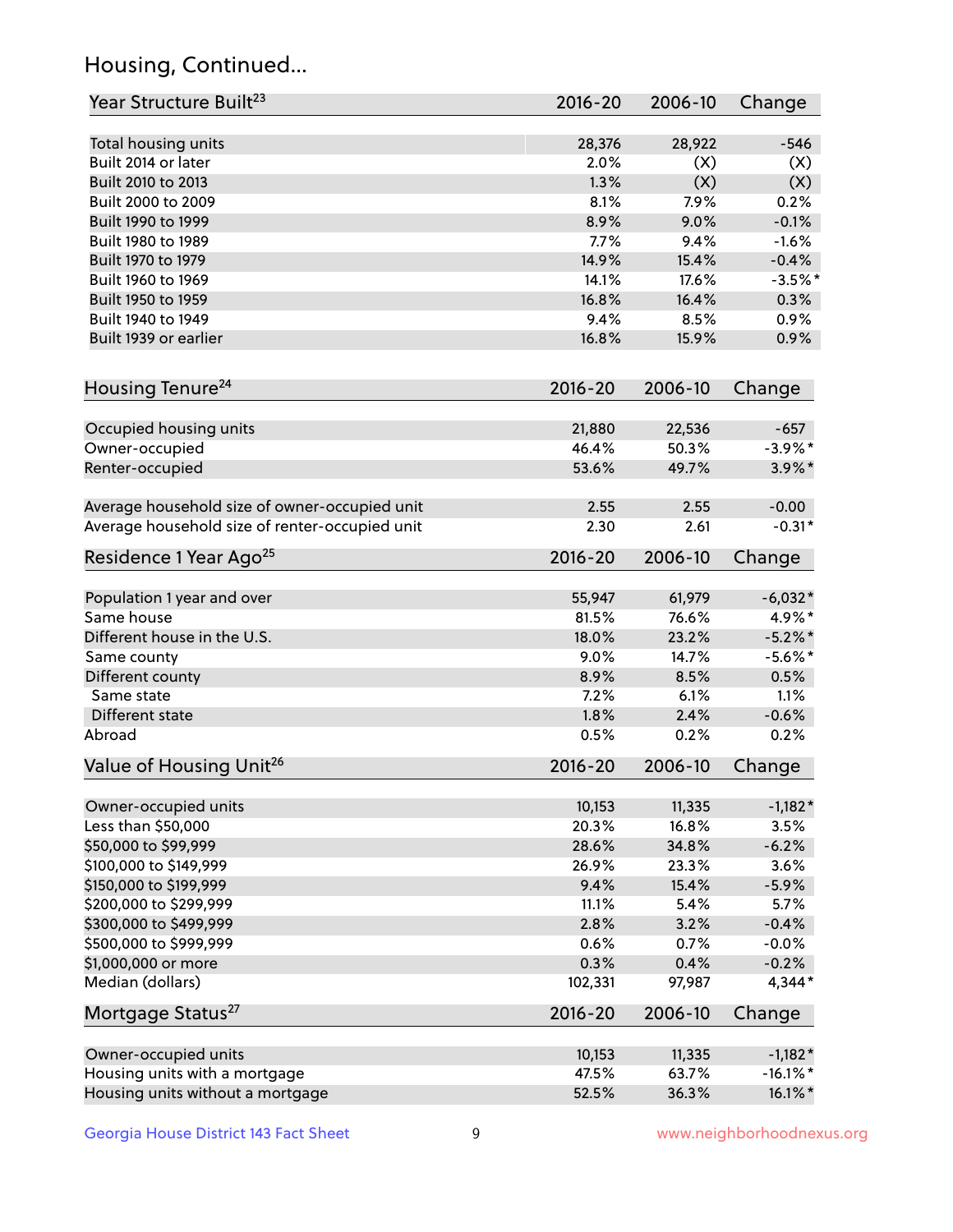## Housing, Continued...

| Selected Monthly Owner Costs <sup>28</sup>                                            | 2016-20 | 2006-10 | Change    |
|---------------------------------------------------------------------------------------|---------|---------|-----------|
| Housing units with a mortgage                                                         | 4,823   | 7,215   | $-2,392*$ |
| Less than \$300                                                                       | 0.1%    | 0.2%    | $-0.1%$   |
| \$300 to \$499                                                                        | 2.8%    | 3.0%    | $-0.2%$   |
| \$500 to \$999                                                                        | 33.1%   | 39.0%   | $-5.9%$   |
| \$1,000 to \$1,499                                                                    | 44.5%   | 38.9%   | 5.6%      |
| \$1,500 to \$1,999                                                                    | 12.1%   | 10.8%   | 1.4%      |
| \$2,000 to \$2,999                                                                    | 6.6%    | 6.4%    | 0.2%      |
| \$3,000 or more                                                                       | 0.8%    | 1.8%    | $-0.9%$   |
| Median (dollars)                                                                      | 1,116   | 1,093   | 23        |
| Housing units without a mortgage                                                      | 5,330   | 4,120   | $1,210*$  |
| Less than \$150                                                                       | 5.0%    | 3.1%    | 1.9%      |
| \$150 to \$249                                                                        | 10.8%   | 19.2%   | $-8.4%$   |
| \$250 to \$349                                                                        | 24.5%   | 29.3%   | $-4.8%$   |
| \$350 to \$499                                                                        | 28.2%   | 25.5%   | 2.7%      |
| \$500 to \$699                                                                        | 23.6%   | 15.8%   | 7.7%      |
| \$700 or more                                                                         | 8.0%    | 7.1%    | 0.9%      |
| Median (dollars)                                                                      | 393     | 344     | 49*       |
| Selected Monthly Owner Costs as a Percentage of<br>Household Income <sup>29</sup>     |         |         | Change    |
| Housing units with a mortgage (excluding units where<br>SMOCAPI cannot be computed)   | 4,757   | 7,170   | $-2,413*$ |
| Less than 20.0 percent                                                                | 47.6%   | 40.9%   | 6.6%      |
| 20.0 to 24.9 percent                                                                  | 15.6%   | 15.1%   | 0.5%      |
| 25.0 to 29.9 percent                                                                  | 9.5%    | 10.8%   | $-1.3%$   |
| 30.0 to 34.9 percent                                                                  | 5.7%    | 5.9%    | $-0.2%$   |
| 35.0 percent or more                                                                  | 21.6%   | 27.2%   | $-5.6%$   |
| Not computed                                                                          | 66      | 45      | 21        |
| Housing unit without a mortgage (excluding units where<br>SMOCAPI cannot be computed) | 5,096   | 4,084   | 1,012     |
| Less than 10.0 percent                                                                | 43.8%   | 39.8%   | 4.0%      |
| 10.0 to 14.9 percent                                                                  | 24.9%   | 22.2%   | 2.7%      |
| 15.0 to 19.9 percent                                                                  | 9.8%    | 11.3%   | $-1.5%$   |
| 20.0 to 24.9 percent                                                                  | 4.8%    | 8.4%    | $-3.5%$   |
| 25.0 to 29.9 percent                                                                  | 2.8%    | 4.3%    | $-1.6%$   |
| 30.0 to 34.9 percent                                                                  | 3.6%    | 4.1%    | $-0.5%$   |
| 35.0 percent or more                                                                  | 10.2%   | 9.9%    | 0.4%      |
| Not computed                                                                          | 234     | 36      | 198       |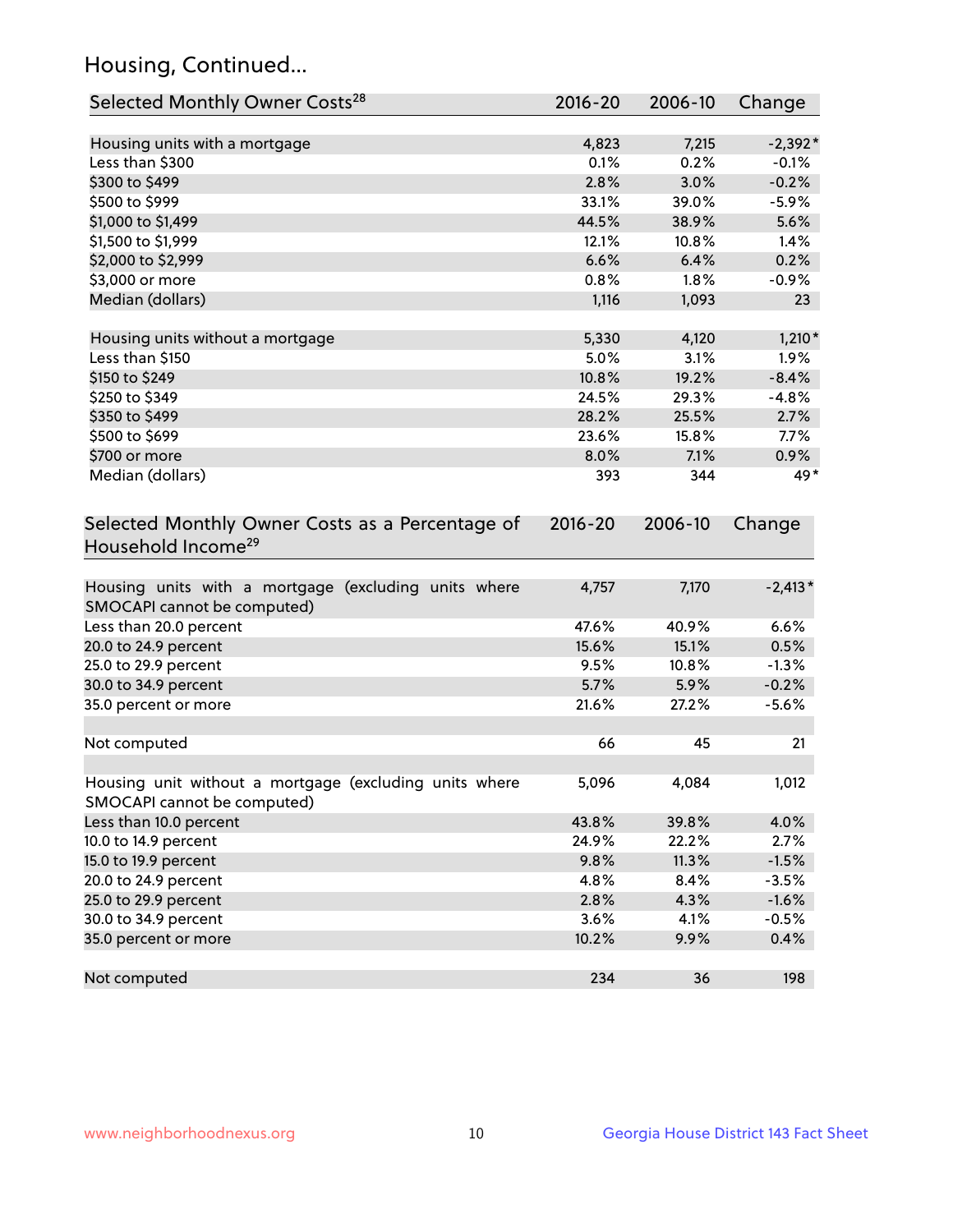## Housing, Continued...

| Gross Rent <sup>30</sup>   | 2016-20 | 2006-10 | Change    |
|----------------------------|---------|---------|-----------|
|                            |         |         |           |
| Occupied units paying rent | 10,997  | 10,681  | 315       |
| Less than \$200            | 1.3%    | 6.9%    | $-5.6%$   |
| \$200 to \$499             | 22.8%   | 28.1%   | $-5.3%$   |
| \$500 to \$749             | 30.1%   | 33.1%   | $-3.0%$   |
| \$750 to \$999             | 24.6%   | 22.0%   | 2.6%      |
| \$1,000 to \$1,499         | 18.0%   | 9.3%    | $8.6\%$ * |
| \$1,500 to \$1,999         | 2.7%    | 0.5%    | 2.3%      |
| \$2,000 or more            | 0.5%    | 0.1%    | 0.4%      |
| Median (dollars)           | 720     | 596     | $124*$    |
|                            |         |         |           |
| No rent paid               | 730     | 520     | 210       |
|                            |         |         |           |

| Gross Rent as a Percentage of Household Income <sup>31</sup>                   | $2016 - 20$ | 2006-10 | Change  |
|--------------------------------------------------------------------------------|-------------|---------|---------|
|                                                                                |             |         |         |
| Occupied units paying rent (excluding units where GRAPI<br>cannot be computed) | 10,267      | 10,224  | 43      |
| Less than 15.0 percent                                                         | 7.8%        | 11.0%   | $-3.2%$ |
| 15.0 to 19.9 percent                                                           | 8.8%        | 8.5%    | 0.2%    |
| 20.0 to 24.9 percent                                                           | 10.6%       | 10.0%   | 0.6%    |
| 25.0 to 29.9 percent                                                           | 10.2%       | 11.0%   | $-0.8%$ |
| 30.0 to 34.9 percent                                                           | 9.3%        | 10.1%   | $-0.8%$ |
| 35.0 percent or more                                                           | 53.4%       | 49.4%   | $4.0\%$ |
|                                                                                |             |         |         |
| Not computed                                                                   | 1,460       | 977     | 483*    |

## Transportation

| Commuting to Work <sup>32</sup>           | 2016-20 | 2006-10 | Change    |
|-------------------------------------------|---------|---------|-----------|
|                                           |         |         |           |
| Workers 16 years and over                 | 20,569  | 22,717  | $-2,148*$ |
| Car, truck, or van - drove alone          | 78.4%   | 77.4%   | 1.0%      |
| Car, truck, or van - carpooled            | 10.8%   | 12.3%   | $-1.6%$   |
| Public transportation (excluding taxicab) | $1.2\%$ | $1.9\%$ | $-0.7%$   |
| Walked                                    | 5.2%    | 3.9%    | 1.3%      |
| Other means                               | $1.7\%$ | 2.5%    | $-0.8%$   |
| Worked at home                            | 2.7%    | 2.0%    | 0.7%      |
|                                           |         |         |           |
| Mean travel time to work (minutes)        | 19.0    | 19.3    | $-0.3$    |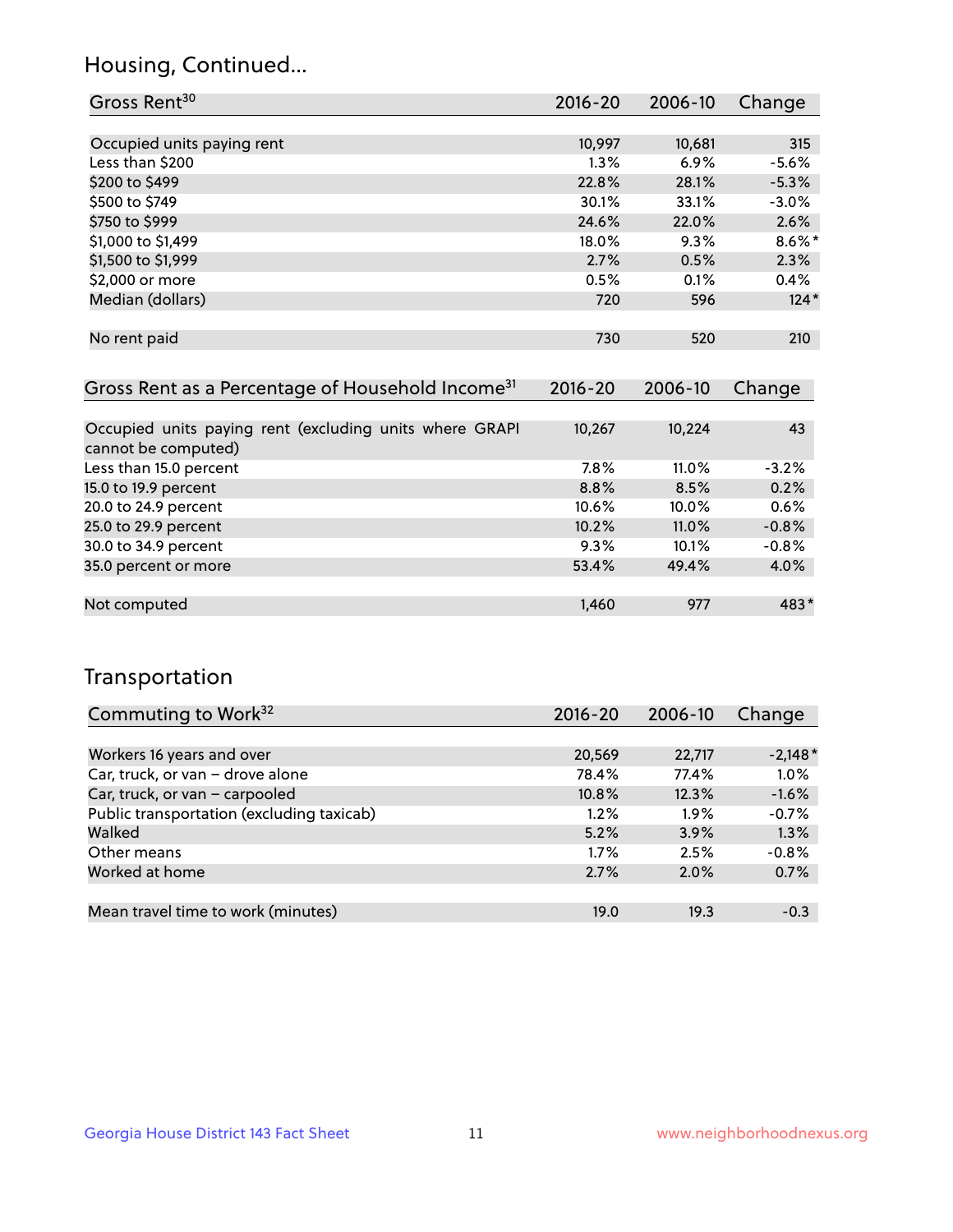## Transportation, Continued...

| Vehicles Available <sup>33</sup> | $2016 - 20$ | 2006-10 | Change  |
|----------------------------------|-------------|---------|---------|
|                                  |             |         |         |
| Occupied housing units           | 21,880      | 22,536  | -657    |
| No vehicles available            | 18.2%       | 16.7%   | 1.5%    |
| 1 vehicle available              | 38.9%       | 39.3%   | $-0.4%$ |
| 2 vehicles available             | 28.4%       | 28.3%   | 0.1%    |
| 3 or more vehicles available     | 14.6%       | 15.7%   | $-1.1%$ |

#### Health

| Health Insurance coverage <sup>34</sup>                 | 2016-20 |
|---------------------------------------------------------|---------|
|                                                         |         |
| Civilian Noninstitutionalized Population                | 55,285  |
| With health insurance coverage                          | 84.9%   |
| With private health insurance coverage                  | 52.0%   |
| With public health coverage                             | 45.6%   |
| No health insurance coverage                            | 15.1%   |
| Civilian Noninstitutionalized Population Under 19 years | 13,818  |
| No health insurance coverage                            | 7.5%    |
| Civilian Noninstitutionalized Population 19 to 64 years | 32,717  |
| In labor force:                                         | 21,469  |
| Employed:                                               | 19,666  |
| With health insurance coverage                          | 81.0%   |
| With private health insurance coverage                  | 75.6%   |
| With public coverage                                    | 9.2%    |
| No health insurance coverage                            | 19.0%   |
| Unemployed:                                             | 1,803   |
| With health insurance coverage                          | 48.3%   |
| With private health insurance coverage                  | 27.4%   |
| With public coverage                                    | 21.6%   |
| No health insurance coverage                            | 51.7%   |
| Not in labor force:                                     | 11,247  |
| With health insurance coverage                          | 77.1%   |
| With private health insurance coverage                  | 38.6%   |
| With public coverage                                    | 48.4%   |
| No health insurance coverage                            | 22.9%   |